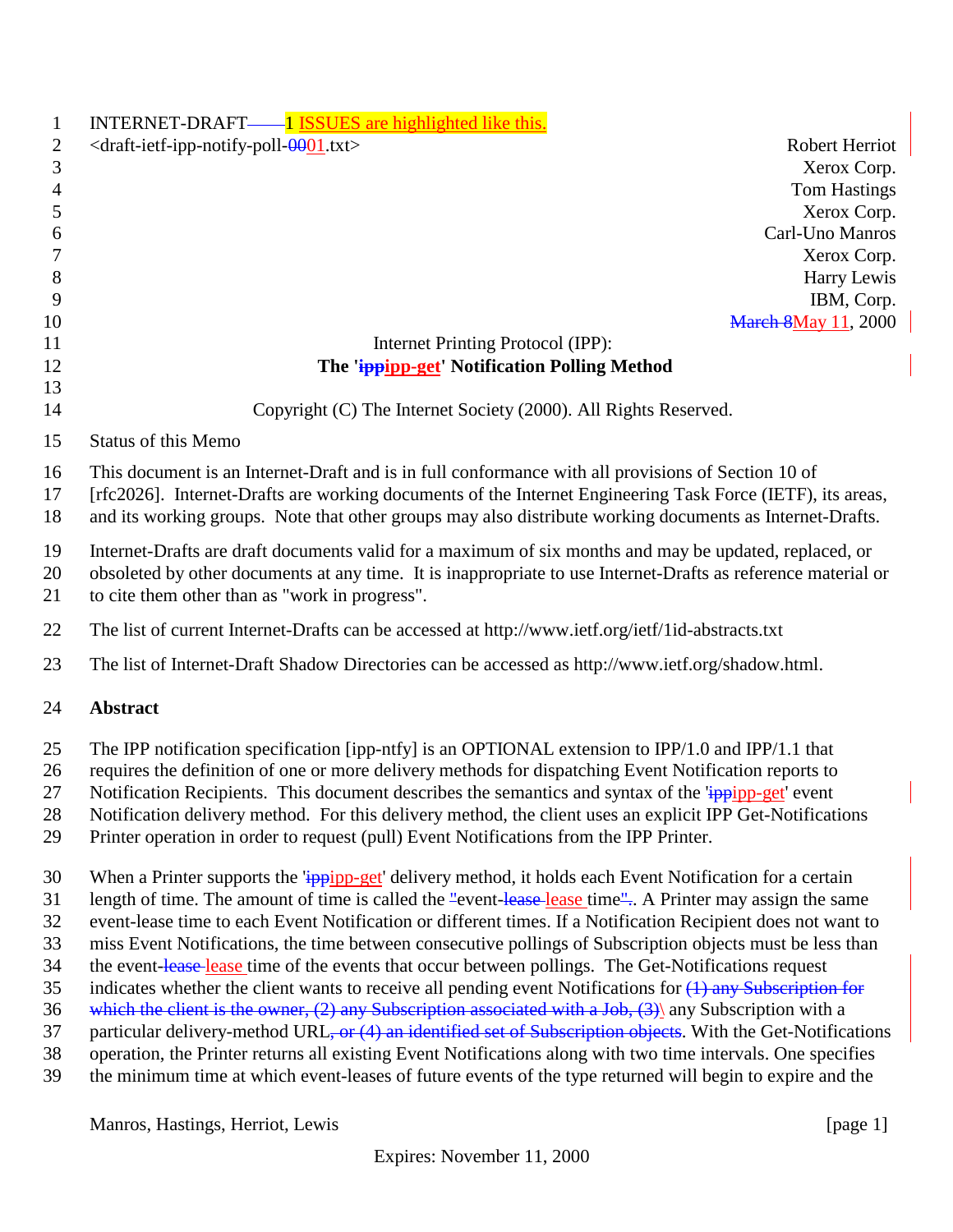- other specifies the recommended interval for the client to wait before sending the next Get-Notifications
- operation. The second time interval is less than the first.
- The Printer may keep the channel open if the recommended interval is sufficiently short, but in any case the
- client performs a new Get-Notifications operation each time it wants more Event Notifications. Since the
- time interval between consecutive client requests is normally less than the event-lease time, consecutive
- responses will normally contain some Event Notifications that are identical. The youngest ones in the
- previous response will become the oldest in the next response. The client is expected to filter out these
- duplicates, which is easy to do because of the sequence number in each Event Notification.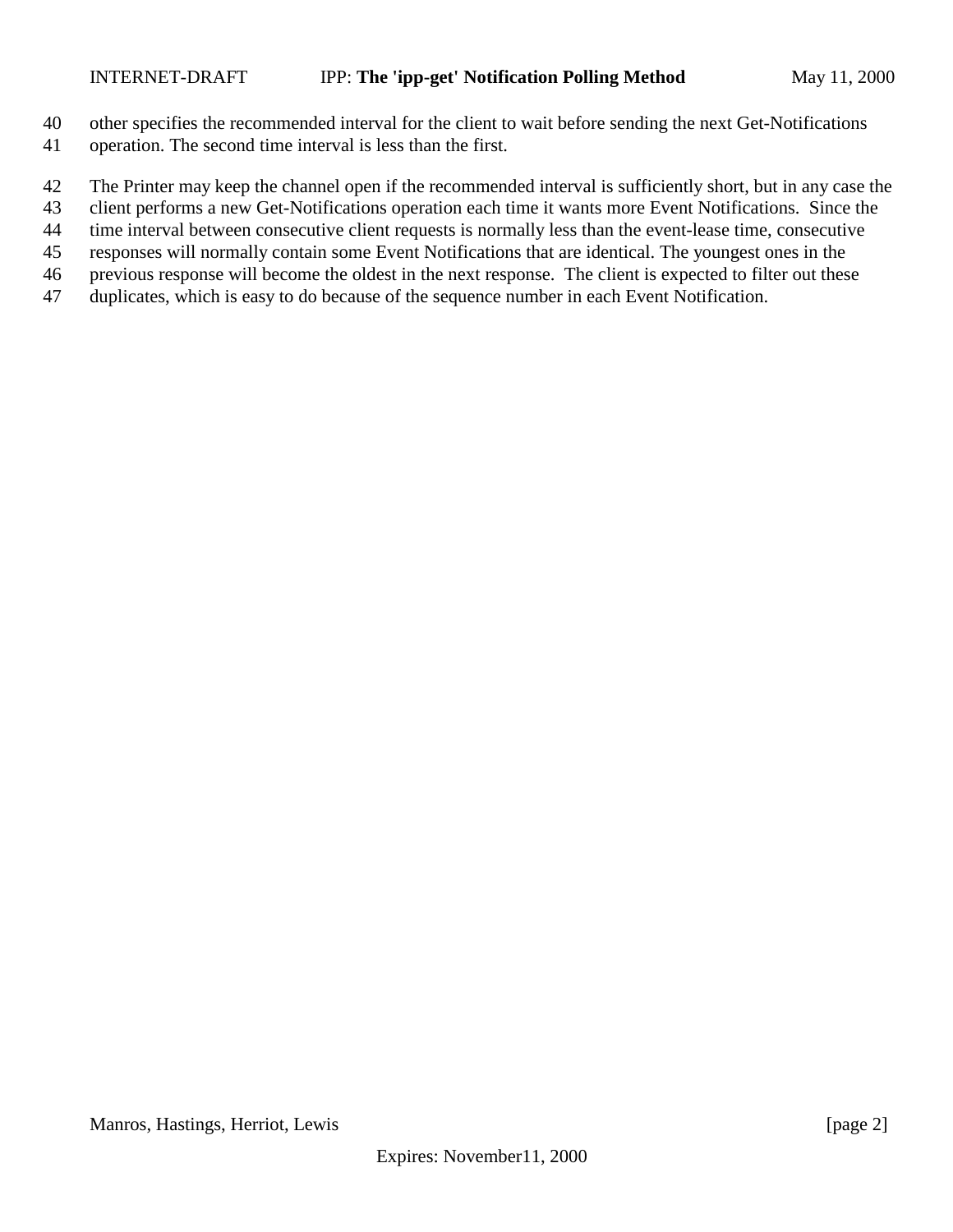- The full set of IPP documents includes:
- Design Goals for an Internet Printing Protocol [RFC2567]
- Rationale for the Structure and Model and Protocol for the Internet Printing Protocol [RFC2568]
- Internet Printing Protocol/1.1: Model and Semantics [ipp-mod]
- Internet Printing Protocol/1.1: Encoding and Transport [ipp-pro]
- Internet Printing Protocol/1.1: Implementer's Guide [ipp-iig]
- Mapping between LPD and IPP Protocols [RFC2569]
- Internet Printing Protocol/1.0 & 1.1: Event Notification Specification [ipp-ntfy]
- 

The "Design Goals for an Internet Printing Protocol" document takes a broad look at distributed printing

- functionality, and it enumerates real-life scenarios that help to clarify the features that need to be included
- in a printing protocol for the Internet. It identifies requirements for three types of users: end users,
- operators, and administrators. It calls out a subset of end user requirements that are satisfied in IPP/1.0. A few OPTIONAL operator operations have been added to IPP/1.1.
- The "Rationale for the Structure and Model and Protocol for the Internet Printing Protocol" document
- describes IPP from a high level view, defines a roadmap for the various documents that form the suite of

IPP specification documents, and gives background and rationale for the IETF working group's major

- decisions.
- The "Internet Printing Protocol/1.1: Model and Semantics" document describes a simplified model with
- abstract objects, their attributes, and their operations that are independent of encoding and transport. It
- introduces a Printer and a Job object. The Job object optionally supports multiple documents per Job. It
- also addresses security, internationalization, and directory issues.
- The "Internet Printing Protocol/1.1: Encoding and Transport" document is a formal mapping of the abstract
- operations and attributes defined in the model document onto HTTP/1.1 [RFC2616]. It defines the
- encoding rules for a new Internet MIME media type called "application/ipp". This document also defines
- the rules for transporting over HTTP a message body whose Content-Type is "application/ipp". This
- 74 document defines a new scheme named 'ippipp-get' for identifying IPP printers and jobs.
- The "Internet Printing Protocol/1.1: Implementer's Guide" document gives insight and advice to
- implementers of IPP clients and IPP objects. It is intended to help them understand IPP/1.1 and some of the
- considerations that may assist them in the design of their client and/or IPP object implementations. For
- example, a typical order of processing requests is given, including error checking. Motivation for some of
- the specification decisions is also included.
- The "Mapping between LPD and IPP Protocols" document gives some advice to implementers of gateways between IPP and LPD (Line Printer Daemon) implementations.
- The "Event Notification Specification" document defines OPTIONAL operations that allow a client to
- subscribe to printing related events. Subscriptions include "Per-Job subscriptions" and "Per-Printer
- subscriptions". Subscriptions are modeled as Subscription objects. Four other operations are defined for
- subscription objects: get attributes, get subscriptions, renew a subscription, and cancel a subscription.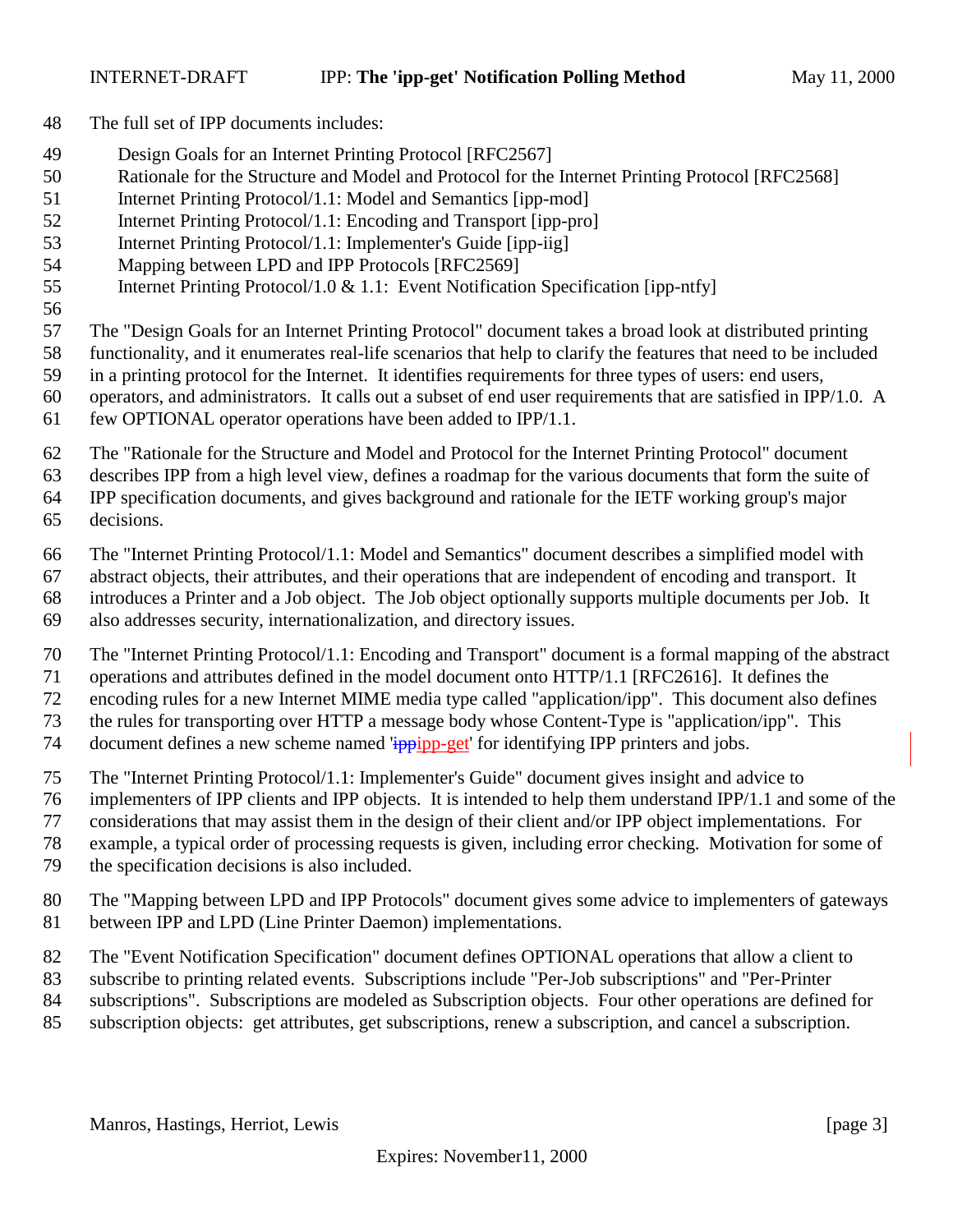| 86             |                                                                                                             |  |
|----------------|-------------------------------------------------------------------------------------------------------------|--|
| 87             | <b>Table of Contents</b>                                                                                    |  |
| 88             | 1                                                                                                           |  |
| 89             | $\overline{2}$                                                                                              |  |
| 90             | 3                                                                                                           |  |
| 91<br>92<br>93 | $\overline{4}$<br>4.1<br>4.2                                                                                |  |
| 94<br>95<br>96 | Extensions to Print-Job, Print-URI, Create-Job, Create-Printer-Subscription and Create-Printer-<br>5<br>5.1 |  |
| 97             | 6                                                                                                           |  |
| 98             | $\tau$                                                                                                      |  |
| 99             | 8                                                                                                           |  |
| 100            | 9                                                                                                           |  |
| 101            | 10                                                                                                          |  |
| 102            | 11                                                                                                          |  |
| 103<br>104     |                                                                                                             |  |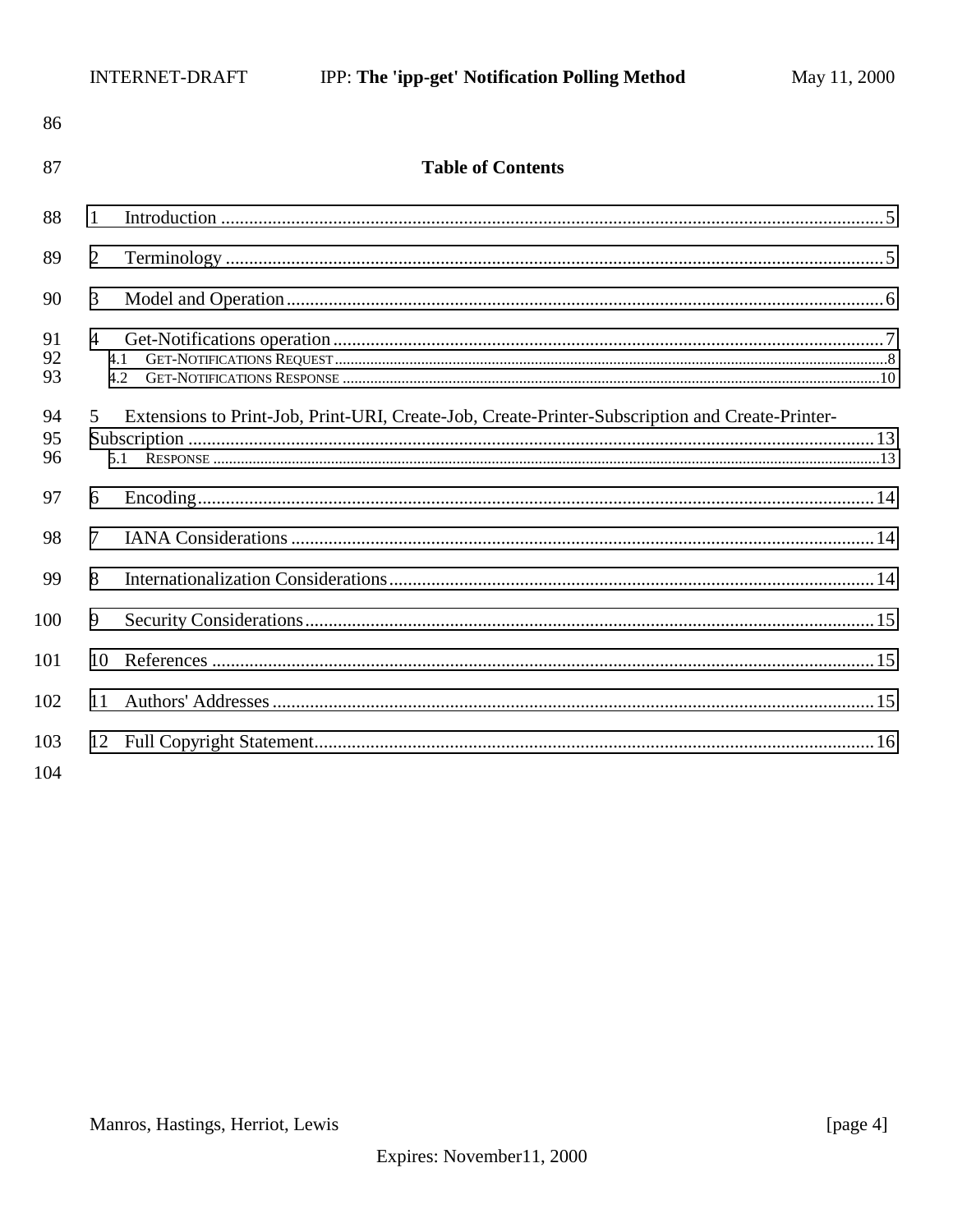<span id="page-4-0"></span>

#### **1 Introduction**

 IPP printers that support the OPTIONAL IPP notification extension [ipp-ntfy] either a) accept, store, and use notification subscriptions to generate Event Notification reports and implement one or more delivery methods for notifying interested parties, or b) support a subset of these tasks and farm out the remaining 110 tasks to a Notification Delivery Service. The 'ippipp-get' Event Notification delivery method specified in this document defines a Get-Notifications operation that may be used in a variety of notification scenarios. Its primary intended use is for clients that want to be Notification Recipients. However, the Get- Notifications operation may also be used by Notification Delivery Services for subsequent distribution to 114 the Ultimate Notification Recipients.

- 115 When a Printer supports the 'ippipp-get' delivery method, it holds each Event Notification for a certain
- length of time. The amount of time is called the "event-lease time". A Printer may assign the same event-
- lease time to each event or different times. If a Notification Recipient does not want to miss Event
- Notifications, the time between consecutive pollings of Subscription objects must be less than the event-
- lease time of the Event Notifications that occur between pollings. The Get-Notifications request indicates
- 120 whether the client wants to receive all pending Event Notifications for  $(1)$  any Subscription for which the
- 121 elient is the owner, (2) any Subscription associated with a particular Job, (3) any Subscription with a
- 122 particular notification recipient URL, or (4) an identified set of Subscription objects. With the Get-
- Notifications operation, the Printer returns all existing Event Notifications along with two time intervals.
- One specifies the minimum time at which event-leases of future events of the type returned will begin to expire and the other specifies the recommended interval for the client to wait before sending the next Get-
- Notifications operation. The second time interval is less than the first.
- 

 The Printer may keep the channel open if the recommended interval is sufficiently short, but in any case the client performs a new Get-Notifications operation each time it wants more Notifications. Since the time

- interval between consecutive client requests is normally less than the event-lease time, consecutive
- responses will normally contain some events that are identical. The youngest ones in the previous response
- will become the oldest in the next response. The client is expected to filter out these duplicates, which is
- easy to do because of the sequence number in each Notification. The reason for not removing the Notifications from the Subscription object with every Get-Notifications request, is so that multiple
- Notification Recipients can be polling the same subscription object and so the Get-Notification operation
- satisfies the rule of idempotency. The former is useful if someone is logged in to several desktops at the
- same time and wants to see the same events at both places. The latter is useful if the network loses the
- response.

# **2 Terminology**

- This section defines the following additional terms that are used throughout this document:
- REQUIRED: if an implementation supports the extensions described in this document, it MUST support a REQUIRED feature.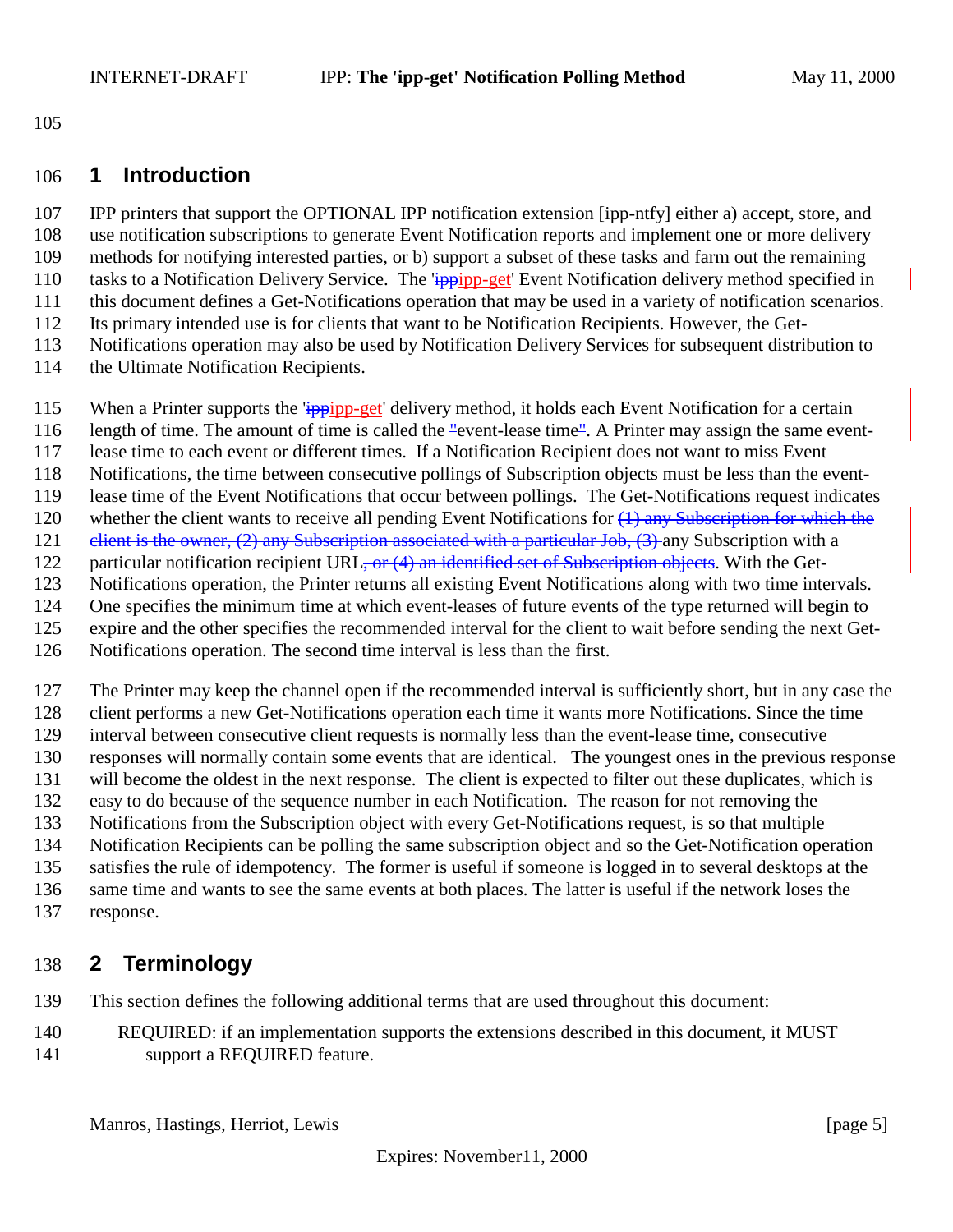- <span id="page-5-0"></span> OPTIONAL: if an implementation supports the extensions described in this document, it MAY support an OPTIONAL feature.
- Notification Recipient See [ipp-ntfy]
- Subscription object See [ipp-ntfy]
- Ultimate Notification Recipient See [ipp-ntfy]

### **3 Model and Operation**

- 148 In the IPP Notification Model [ipp-ntfy], at most one or more Per-Job Subscriptions can be supplied in the
- 149 Job Creation operation.  $\theta$ -In addition one Per-Job Subscription can be supplied in OPTIONALLY as
- 150 subsequent Create-Job-Subscription operations, and; one Per-Printer Subscription can be supplied in the
- Create-Printer operation. The client that creates these Subscription objects becomes the owner of the
- Subscription object.
- 153 When creating each Subscription object, the client supplies the "notify-recipient notify-recipient-uri" (uri)
- 154 attribute. The "notify-recipient notify-recipient-uri" attribute specifies both a single Notification Recipient
- that is to receive the Notifications when subsequent events occur and the URL's scheme specifies the
- method for Notification delivery that the IPP Printer is to use. For the Notification delivery method
- 157 defined in this document, the scheme of the URL is 'ippipp-get' and the host SHOULD be the client host's
- URL. In addition, the URL MAY contains a path to allow for applications to have a unique URL. Because
- the Get-Notifications operation uses the "notification-recipient-uri" to specify the events that it wants in the
- response, the Subscriber can partition events into suitable groups by associating a different URL with each group – the URLs may have the same host but different paths. If a Subscriber wants a friend to receive
- Event Notification via this delivery method, it can use the friend's URL as the "notification-recipient-uri".
- When the friend performs the Get-Notifications operation on the URL, it receives all pending the
- notifications, even those event caused by subscriptions owned by others.
- **ISSUE 1: The 'ipp' is a convenient reuse of 'ipp', but does it imply the existence of a print service at each** 166 client that is not a reality?
- For most Notification delivery methods, a Printer sends Event Notifications to the delivery URL and the
- Printer does not perform any authentication or authorization with the receivers of the Event Notifications.
- For the Notification delivery method defined in this document, the client requests Event Notifications from
- the Printer via a Get-Notifications operation, and the Printer performs the same authentication and
- authorization as it does for the Get-Job-Attributes operation. That is, a Printer MAY allow a client to
- perform a Get-Notifications operation on any Subscription object or it MAY restrict access as follows. Any
- client that is authenticated (1) as an operator or administrator or (2) as the owner of the Subscription object
- can initiate a Get-Notifications operation for that Subscription object.
- 175 Because a Printer has to wait for a client to request Event Notifications for the 'ippipp-get' delivery method,
- 176 any Printer that supports the 'ippipp-get' notification delivery method MUST hold each Event Notification
- at least for the event-lease time that it advertises to clients. With this rule, a single user can login at
- different places, say his/her office, the lab, and/or several desktops in the same room, and receive the same
- Event Notifications from a single Subscription object. In addition, a client that gets no response, perhaps
- because of a network failure, can perform the Get-Notifications operations two or more times in quick

Manros, Hastings, Herriot, Lewis [page 6]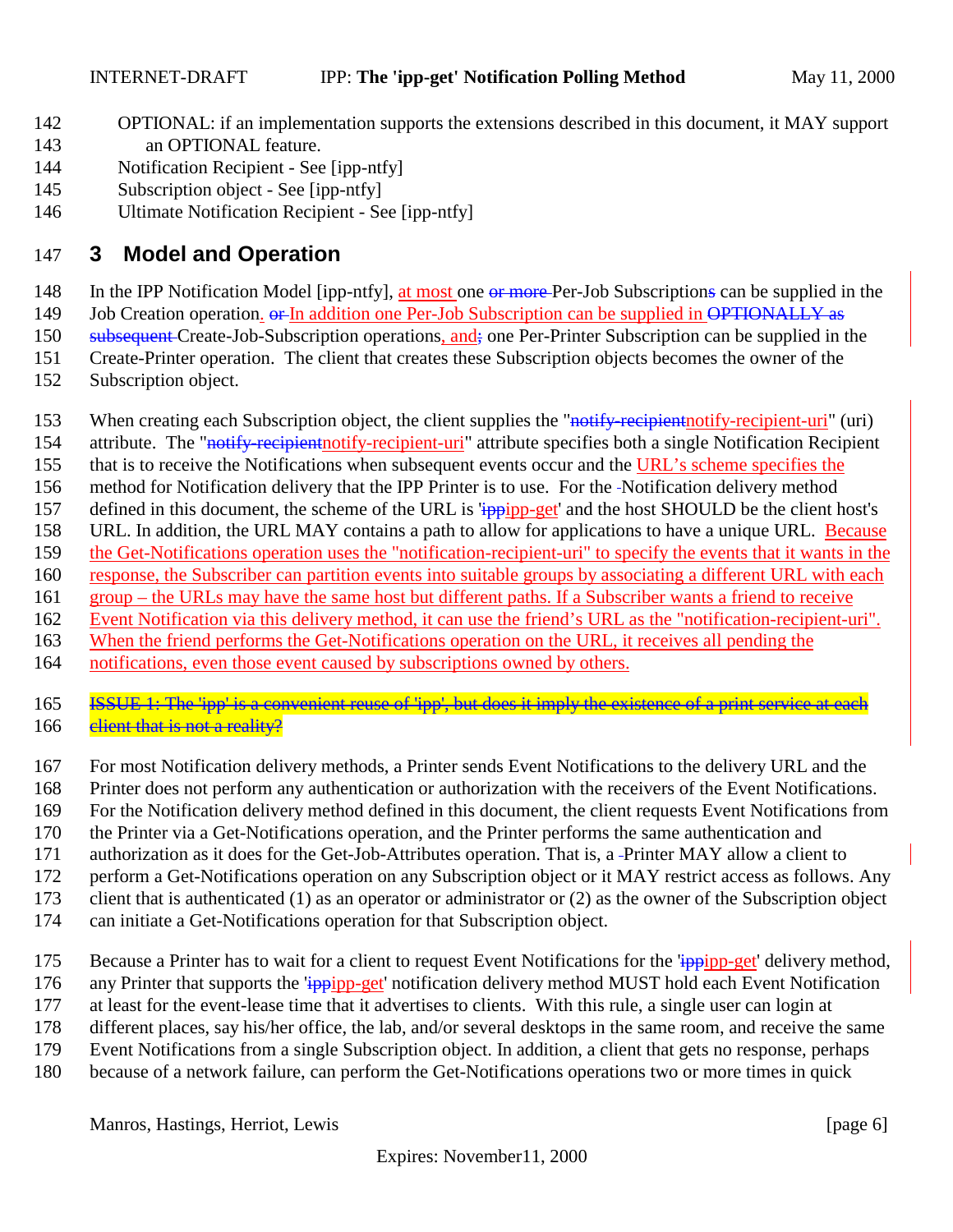- <span id="page-6-0"></span>succession and get the same results except for a few newly arrived Event Notifications and a few old Event
- Notifications whose event-leases have expired.
- The event-lease time assigned to Event Notifications MAY be different for each implementation.
- Furthermore, a particular implementation MAY assign different event-lease times to each Event
- Notification. If a Printer assigns different event-lease times to each Event Notification, the event-lease time
- returned with Get-Notifications MUST be a value that ensures a client will not miss future Event
- Notifications.
- The client issues a Get-Notifications Printer operation in order to initiate the delivery of the pending
- 189 Notifications held by the Printer for the Subscription objects requested. In this operation, t<del>T</del>he client
- specifies the "notification-recipient-uri" attribute and the Printer returns all pending Event Notifications associated with Subscription objects whose "notification-recipient-uri" attribute matches the "notification-
- recipient-uri" attribute specified in the operation.
	- 193 can indicate in the Get-Notifications request whether it wants to receive all pending Notifications for:
	- 194 1)any existing Subscription objects for which the client is the owner,
	- 2)any existing Subscription objects whose notification-recipient is a specified URL
	- 196 3)any existing Subscription objects associated with a job-id or
	- 197 4) particular Subscription object(s) (for which it MUST be the owner or have read-access rights).
	- 198 In any case, the Notifications are returned in a response to the Get-Notifications request.
	- If the client requests a persistent channel, then the Printer MAY keep the channel open. Either the client or 200 the IPP Printer can disconnect the HTTP connection.

## **4 Get-Notifications operation**

 This REQUIRED operation allows the client to request that pending Event Notifications be delivered as a response to this request. The client MUST be the owner or have read-access rights of the Subscription objects that are involved and the delivery method specified when the Subscription objects were created 205 MUST be 'ippipp-get'.

- This operation returns all pending Event Notifications specified by the "notify-recipient-uri" operation
- attribute. To help a client know when to perform this operation again, the Printer returns both the event-
- lease time and the suggested-ask-again time in the following operations:
- a) Job Creation, Create-Printer-Subscription and Create-Job-Subscription operation if the scheme of the "notify-recipient-uri" operation attribute is 'ipp-get'.
- b) All Get-Notifications operation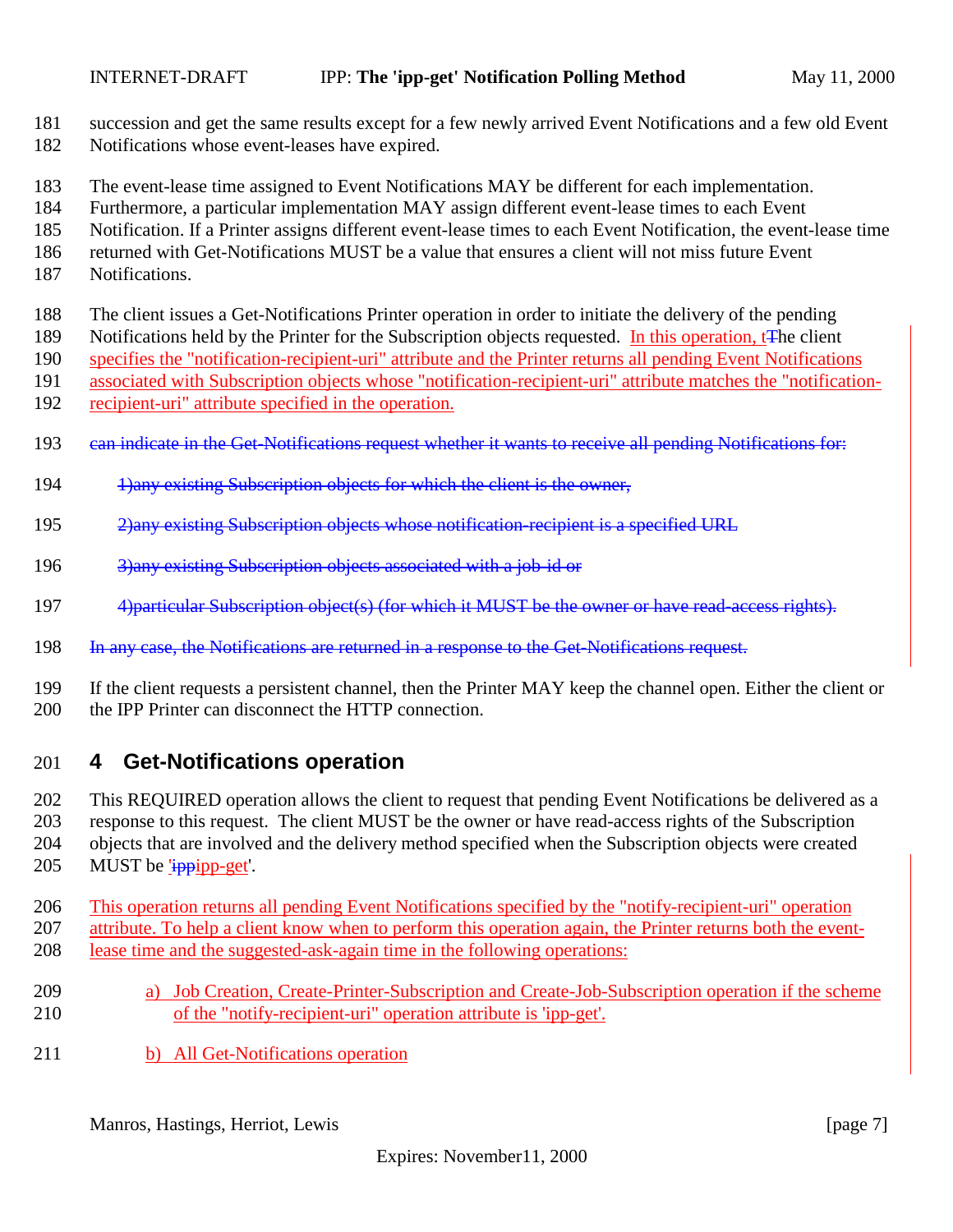- <span id="page-7-0"></span>212 When the Printer creates a Subscription Object, either with a Job Creation operation or with a Create-
- 213 Printer-Subscription or Create-Job-Subscription operation and a subscription object contains the 'ipp' value
- 214 for the "notify-recipient" operation attribute, the Printer returns the event-lease time for Events and the
- 215 recommended time interval before the client to performs the next Get-Notifications operation. The client
- SHOULD perform a Get-Notifications operation at about the suggested-ask-again time recommended
- 217 interval and if the Printer receives the Get-Notifications before the event-lease time has elapsed, it MUST
- have all of the Notifications since the previous Get-Notification operation or the Subscription object
- creation, whichever was most recent.
- **Issue 2: Now that the Get-Notification operation does not affect the Event Notifications in the Printer, it** 221 should not require write access to access them.
- The IPP Printer MUST accept the request in any state (see [ipp-mod] "printer-state" and "printer-state-
- reasons" attributes) and MUST remain in the same state with the same "printer-state-reasons".
- *Access Rights:* The authenticated user (see [ipp-mod] section 8.3) performing this operation must either be
- the Subscription object owner (as determined when the Subscription object was created by the Job Creation

operation, Create-Job-Subscription, or Create-Printer-Subscription operations) or an operator or

227 administrator of the Printer object (see [ipp-mod] Sections 1 and 8.5). Otherwise, the IPP object MUST

- reject the operation and return: 'client-error-forbidden', 'client-error-not-authenticated', or 'client-error-not-
- authorized' as appropriate.
- **Issue 3: Is it possible for this operation to have an option that causes it to delay completing its response?** It
- 231 would initially returns all existing Event Notifications. Then it would return additional notifications as they
- 232 occur for some period of time. The client would receive these Event Notifications as they occur. The
- question is whether http servers or proxies would behave in this manner so that the client would get the
- 234 Event Notifications without delay after they are sent by the http server? It has been suggested that the
- 235 Printer send each burst of Event Notifications be in a separate message body where each message body is
- 236 part of a multipart MIME content-type.
- 4.1 Get-Notifications Request
- The following groups of attributes are part of the Get-Notifications Request:
- Group 1: Operation Attributes
- Natural Language and Character Set:
- The "attributes-charset" and "attributes-natural-language" attributes as described in [ipp-mod] section 3.1.4.1.
- 
- Target:
- The "printer-uri" (uri) operation attribute which is the target for this operation as described in [ipp-mod] section 3.1.5.
-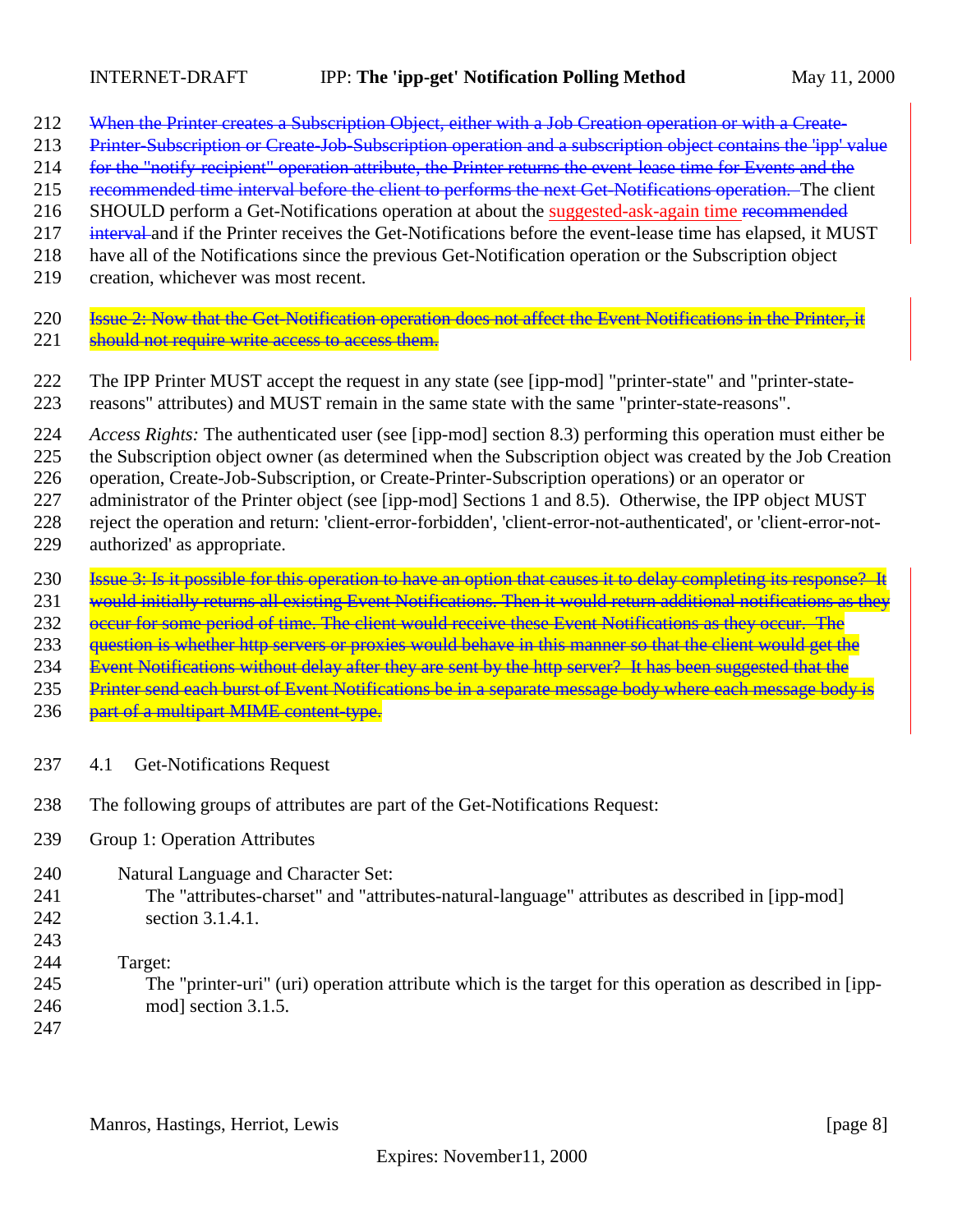INTERNET-DRAFT IPP: **The 'ipp-get' Notification Polling Method** May 11, 2000

| 248 | <b>Requesting User Name:</b>                                                                               |
|-----|------------------------------------------------------------------------------------------------------------|
| 249 | The "requesting-user-name" (name(MAX)) attribute SHOULD be supplied by the client as                       |
| 250 | described in [ipp-mod] section 8.3.                                                                        |
| 251 |                                                                                                            |
| 252 | "notification-recipient-uri" (url):                                                                        |
| 253 | The client MUST supply this attribute. The Printer object MUST support this attribute. The Printer         |
| 254 | matches the value of this attribute byte for byte against the value of the "notification-recipient-uri"    |
| 255 | in each Subscription object in the Printer. If there are no matches, the IPP Printer MUST return the       |
| 256 | 'client-error-not-found' status code. If there are matches, the IPP Printer MUST return all                |
| 257 | accumulated Event Notifications associated with Subscription objects that contain the matched              |
| 258 | "notification-recipient-uri" attribute.                                                                    |
| 259 | The client OPTIONALLY supplies this attribute. The Printer object MUST support this attribute. It          |
| 260 | is a URL that identifies one or more Subscription objects for which Event Notifications are being          |
| 261 | requested. If the client supplies this attribute, but no notification-recipients are found, the IPP        |
| 262 | Printer MUST return the 'client-error-not-found' status code. If some are found and others are not.        |
| 263 | the ones that are not found are return in the Unsupported Attributes. By definition, if a notification-    |
| 264 | recipient URL exists, there must be at least one Subscription object.                                      |
| 265 |                                                                                                            |
| 266 |                                                                                                            |
| 267 |                                                                                                            |
| 268 | Note: this attribute allows a subscribing client to pick URLs that are unique, e.g. the client's own       |
| 269 | URL or a friend's URL, which in both cases is likely the URL of the person's host. An application          |
| 270 | could make a URL unique for each application if it wants. If a client uses such a URL as the value         |
| 271 | of this attribute, the client gets event Notifications for all Subscription objects whose "notification-   |
| 272 | recipient" is the specified URL. This mechanism is more general than getting all subscriptions             |
| 273 | owned by a client. It allows clients who didn't subscribe to get Event Notifications without knowing       |
| 274 | job-ids or subscription-ids.                                                                               |
| 275 |                                                                                                            |
| 276 | ISSUE 4: The "notification recipient" option allows a client to group multiple Subscription ids with a     |
| 277 | single URL. A client might decide to use the same URL for all subscriptions for a user, or it might have a |
| 278 | separate URL for each client program. In addition a client might use an URL belonging to some other        |
| 279 | known user and let that user access Event Notifications using that URL. Is the above option useful?        |
|     |                                                                                                            |
| 280 | "subscription-ids" (1setOf integer(1:MAX)):                                                                |
| 281 | The client OPTIONALLY supplies this attribute. The Printer object MUST support this attribute. It          |
| 282 | is an integer value that identifies one or more Subscription objects for which Event Notifications are     |
| 283 | being requested. If the client supplies this attribute, but none of the Subscription objects are found,    |
| 284 | the IPP Printer MUST return the 'client error not found' status code. If some are found and others         |
| 285 | are not, the ones that are not found are return in the Unsupported Attributes.                             |
| 286 |                                                                                                            |
| 287 |                                                                                                            |
| 288 | "job-ids" (1setOf-integer(1:MAX)):                                                                         |
| 289 | The client OPTIONALLY supplies this attribute. The Printer object MUST support this attribute. It          |
| 290 | is an integer value that identifies one or more job-ids. These job-ids identify the Subscription           |

Manros, Hastings, Herriot, Lewis [page 9]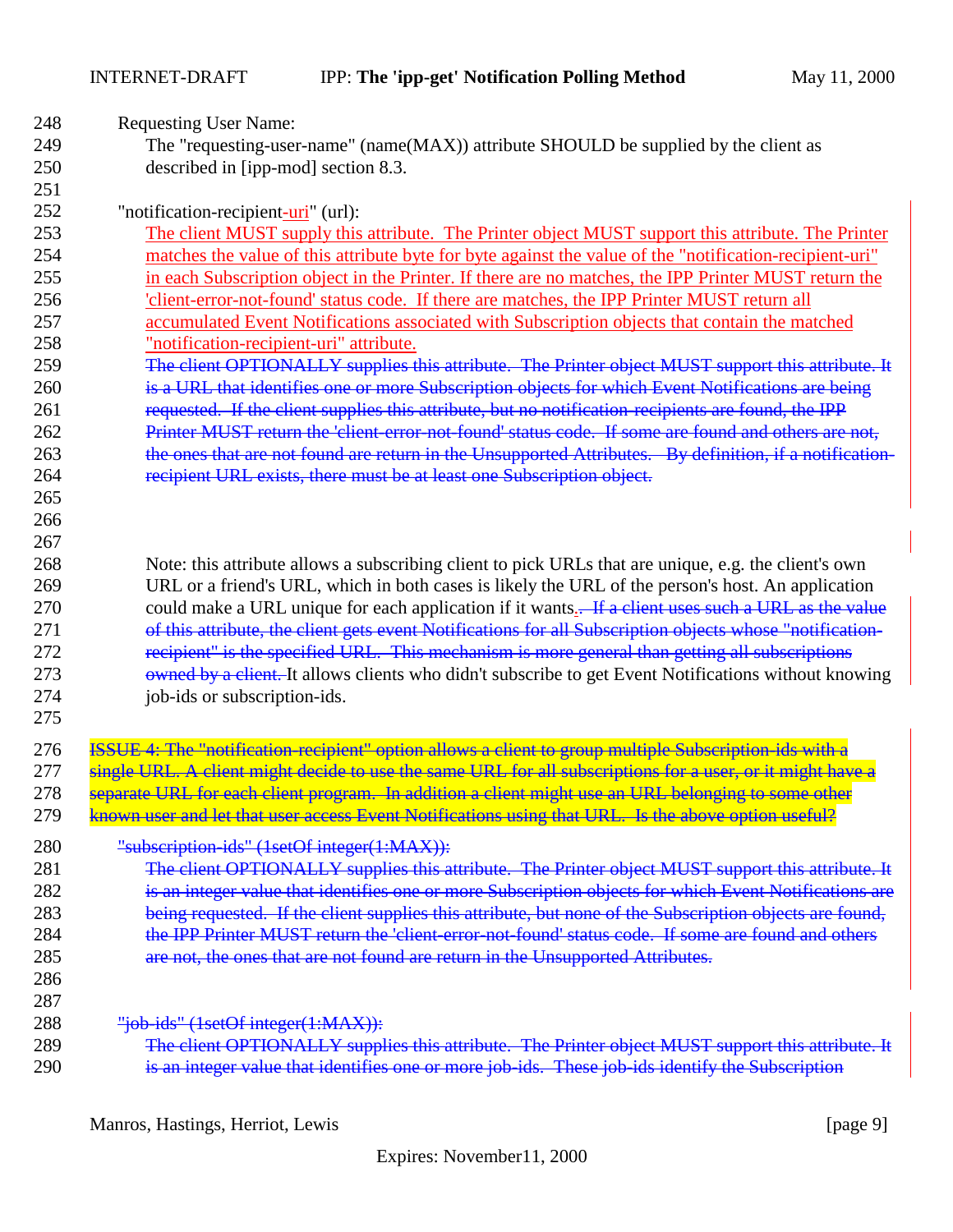<span id="page-9-0"></span>INTERNET-DRAFT IPP: **The 'ipp-get' Notification Polling Method** May 11, 2000

| 291<br>292<br>293<br>294<br>295<br>296<br>297<br>298<br>299<br>300 | objects for which Event Notifications are being requested. If the client supplies this attribute, but no<br>Jobs are found, the IPP Printer MUST return the 'client-error-not-found' status code. If some are<br>found and others are not, the ones that are not found are returned in the Unsupported Attributes. It<br>is not an error if there are no Subscription objects for a Job.<br>If the client supplies none of the last three attributes described for this operation, then the IPP<br>Printer returns Event Notifications for all Subscription objects for which the client is the owner and<br>the "notify recipients" attribute is 'ipp'. It is not an error if there are currently no Subscription<br>objects for this client; the response then contains no Notifications. |
|--------------------------------------------------------------------|---------------------------------------------------------------------------------------------------------------------------------------------------------------------------------------------------------------------------------------------------------------------------------------------------------------------------------------------------------------------------------------------------------------------------------------------------------------------------------------------------------------------------------------------------------------------------------------------------------------------------------------------------------------------------------------------------------------------------------------------------------------------------------------------|
| 301<br>302                                                         | ISSUE 5: Does the mechanism described in the above paragraph describe a useful option that "notification-<br>recipient" alone cannot do? Should this case be an error instead?                                                                                                                                                                                                                                                                                                                                                                                                                                                                                                                                                                                                              |
| 303<br>304<br>305<br>306<br>307                                    | If a client supplies more than one of the last three attributes described for this operation, the Printer<br>returns Event Notifications for all Subscription objects specified by all attributes. If these attributes<br>describe duplicate Event Notifications, the Printer MAY remove them.                                                                                                                                                                                                                                                                                                                                                                                                                                                                                              |
| 308<br>309<br>310<br>311<br>312<br>313<br>314                      | ISSUE 6: Is it better if "notification-recipient" is the only way to request Event Notification? If so, this<br>behaves more like other notification delivery methods where a recipient receives those and only those<br>events with its delivery URL. Furthermore, if there is a single mechanism of "notification-recipient" for a<br>client to specify Event Notifications, a Printer can better optimize event leases because it knows which<br>events will be accessed together. If client can specify subscription ids, each request can contain a different<br>mix of subscription-ids.                                                                                                                                                                                              |
| 315                                                                | <b>Get-Notifications Response</b><br>4.2                                                                                                                                                                                                                                                                                                                                                                                                                                                                                                                                                                                                                                                                                                                                                    |
| 316<br>317                                                         | The Printer object returns either an immediate error response or a successful response with status code:<br>'successful-ok' when the first event occurs, i.e., when the Printer delivers the first Event Notification.                                                                                                                                                                                                                                                                                                                                                                                                                                                                                                                                                                      |
| 318                                                                | Group 1: Operation Attributes                                                                                                                                                                                                                                                                                                                                                                                                                                                                                                                                                                                                                                                                                                                                                               |
| 319<br>320<br>321<br>322<br>323                                    | <b>Status Message:</b><br>In addition to the REQUIRED status code returned in every response, the response OPTIONALLY<br>includes a "status-message" (text(255)) and/or a "detailed-status-message" (text(MAX)) operation<br>attribute as described in [ipp-mod] sections 13 and 3.1.6.                                                                                                                                                                                                                                                                                                                                                                                                                                                                                                     |
| 324<br>325<br>326<br>327<br>328<br>329                             | Natural Language and Character Set:<br>The "attributes-charset" and "attributes-natural-language" attributes as described in [ipp-mod]<br>section 3.1.4.2. The Printer uses the values of "notify-charset" and "notify-natural-language",<br>respectively, from one of the Subscription objects associated with the Event Notifications in this<br>response.                                                                                                                                                                                                                                                                                                                                                                                                                                |

Manros, Hastings, Herriot, Lewis [page 10]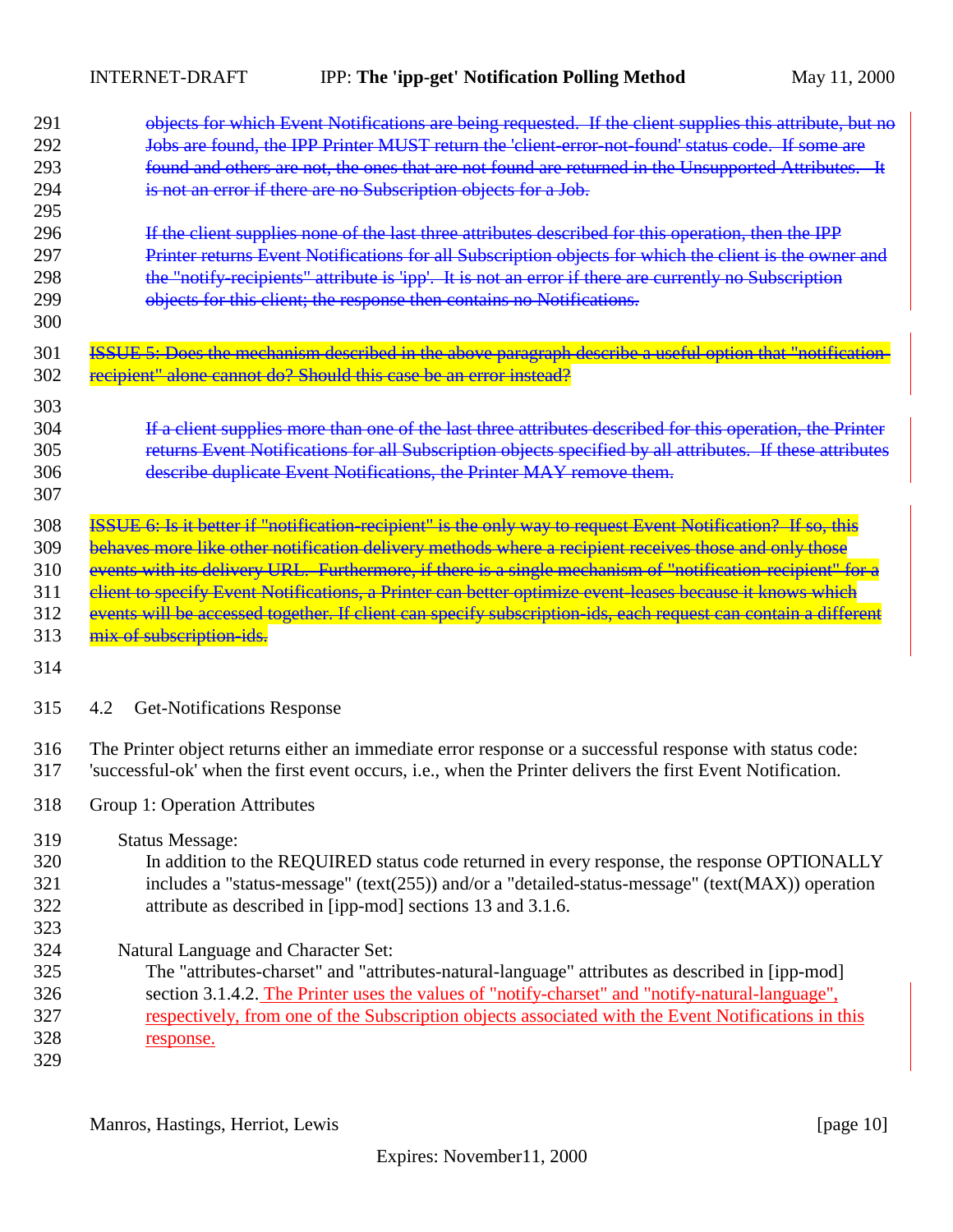| 330 | Normally, the values of these attributes is the same in all Subscriptions. If they are not, the Printer  |
|-----|----------------------------------------------------------------------------------------------------------|
| 331 | picks the values from one Subscription object to put in these attributes. The algorithm for picking      |
| 332 | the Subscription object is implementation dependent. The choice of natural language is not critical      |
| 333 | because 'text' and 'name' values can override the operation level natural-language. The Printer's        |
| 334 | choice of charset is critical because a bad choice may leave it unable to send some 'text' and 'name'    |
| 335 | values accurately.                                                                                       |
| 336 |                                                                                                          |
| 337 | " suggested-ask-again recommended-time-interval" (integer(0:MAX)):                                       |
| 338 | The value of this attribute is the recommended suggested number of seconds that SHOULD elapse            |
| 339 | before the client performs this operation again for these Subscription objects. A client MAY             |
| 340 | perform this operation at any time, and a Printer MUST respond with all existing Notifications. A        |
| 341 | client observes this value in order to be a "good network citizen". The value that a Printer returns for |
| 342 | this attribute MUST NOT exceed 80% of the "event-lease-time-interval" in order to give a client          |
| 343 | plenty of time to perform another Get-Notifications operation before the event-lease of the oldest       |
| 344 | Event Notifications expire.                                                                              |
| 345 |                                                                                                          |
| 346 | "event-lease-time-interval" (integer(0:MAX)):                                                            |
| 347 | The value of this attribute is the minimum number of seconds until the event-lease expiration time       |
| 348 | for all future Event Notifications associated with the Subscription objects generating the requested     |
| 349 | Event Notifications. Thus this number is the maximum number of seconds that elapses before this          |
| 350 | client SHOULD issue this operation again for these Subscription objects. A Printer MUST preserve         |
| 351 | all Notifications that occur for the number of seconds specified by this attribute starting at the time  |
| 352 | it is sent in a response. A client MAY perform this operation at any time, and a Printer MUST            |
| 353 | respond with all existing Event Notifications. If a Printer receives this operation after this time      |
| 354 | interval, it MAY have discarded some Notifications since the last response.                              |
| 355 |                                                                                                          |
| 356 | <u>"printer-up-time" (integer(0:MAX)):</u>                                                               |
| 357 | The value of this attribute is the Printer's "printer-up-time" attribute. Because each Event             |
| 358 | Notification also contains the value of this attribute when the event occurred, the value of this        |
| 359 | attribute lets a client know when each Event Notification occurred relative to the time of this          |
| 360 | response.                                                                                                |
| 361 |                                                                                                          |
| 362 |                                                                                                          |
| 363 | Group 2: Unsupported Attributes                                                                          |
| 364 | See [ipp-mod] section 3.1.7 for details on returning Unsupported Attributes.                             |
| 365 |                                                                                                          |
| 366 | If the "subscription-ids" attribute contained subscription-ids that do not exist, the Printer returns    |
| 367 | them in this group as value of the "subscription-ids" attribute.                                         |
| 368 |                                                                                                          |
| 369 | Group 3 through N: Event Notification Attributes                                                         |
| 370 | The Printer object responds with one Event Notification per Group for each supplied Event                |
| 371 | Notification. Each Event Notification MUST that meets the criteria specified by the request. (see        |
| 372 | [ipp-ntfy]). Each Event Notification Group MUST start with an 'event-notification-attributes-tag'.       |

Manros, Hastings, Herriot, Lewis [page 11]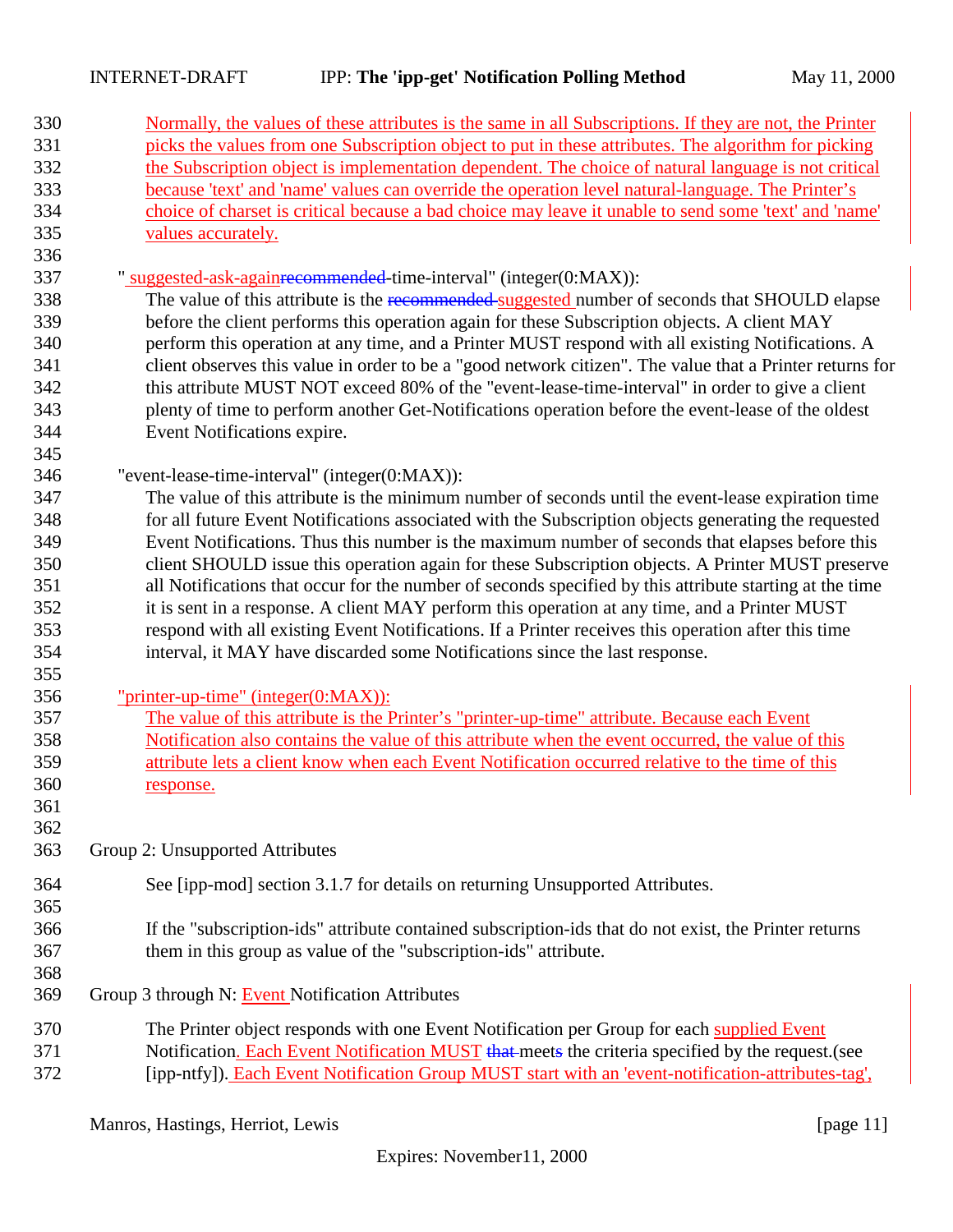| 373 | which is the tag that begins an Event Notification Group (see the section "Encodings of Additional     |
|-----|--------------------------------------------------------------------------------------------------------|
| 374 | Attribute Tags" in [ipp-ntfy]).                                                                        |
| 375 |                                                                                                        |
| 376 | This group includes the following attributes from the section on " Content of Machine Consumable       |
| 377 | Event Notifications" in [ipp-ntfy]. They are encoded using the IPP rules for encoding attributes [ipp- |
| 378 | pro] and they may be encoded in any order. Note: the Get-Jobs response acts as a model for             |
| 379 | encoding multiple groups of attributes.                                                                |
| 380 |                                                                                                        |
| 381 | Table 1 and Table 3 contains the following information                                                 |
| 382 | Attribute: the name of the attribute to include from the section on " Content of Machine<br>a)         |
| 383 | Consumable Event Notifications" in [ipp-ntfy].                                                         |
| 384 | b) Condition: the condition for the attribute to be present. The value                                 |
| 385 | means that the attribute MUST be present in all Event Notifications.<br>i)                             |
| 386 | conditional means the attribute MUST be present if the Printer supports the attribute                  |
| 387 | iii) 'progress' means the attribute MUST be present for 'job-progress' or 'job-completed'              |
| 388 | events only.                                                                                           |
| 389 |                                                                                                        |
| 390 | For a Event Notification for job and printer events, the Printer includes the following attributes.    |
| 391 | <b>Table 1 – REQUIRED Attributes in all IPP Event Notification Content</b>                             |

| <b>Attribute</b>                          | Condition   |
|-------------------------------------------|-------------|
| subscription-request-id (integer (0:MAX)) |             |
| notify-text (text)                        |             |
| notify-text-format (mimeMediaType)        |             |
| printer-uri (uri)                         |             |
| trigger-event (type2 keyword)             |             |
| printer-up-time (integer(MIN:MAX))        |             |
| printer-current-time (dateTime)           | conditional |

392

393 For Event Notification for job events, the Printer includes the following additional attributes.

#### 394 **Table 2 – REQUIRED Attributes in all IPP Event Notification Content**

| Attribute                     | Condition |
|-------------------------------|-----------|
| $job-id$ (integer( $1:MAX$ )) |           |

Manros, Hastings, Herriot, Lewis [page 12]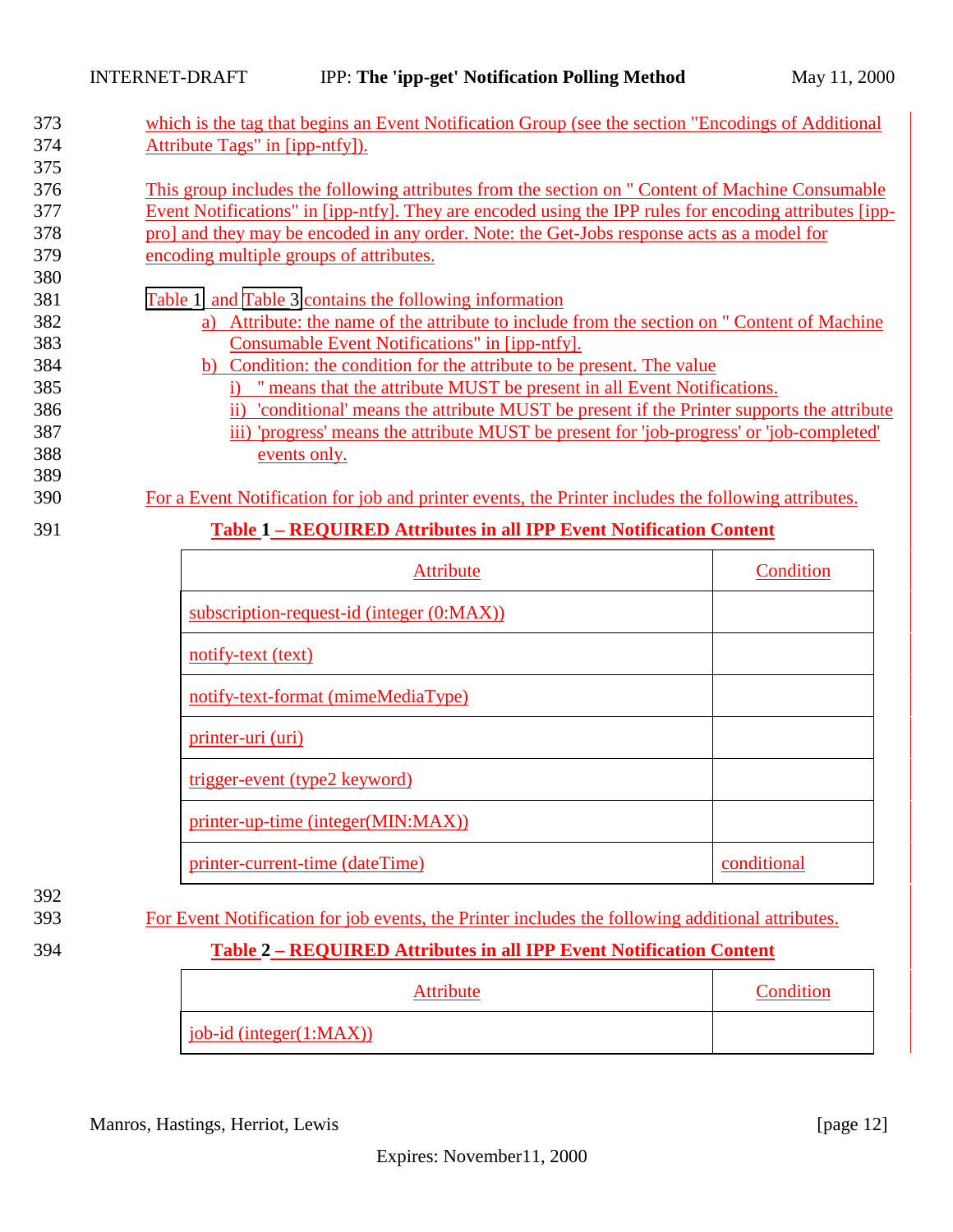<span id="page-12-0"></span>

| Attribute                                       | Condition |
|-------------------------------------------------|-----------|
| job-state (type1 enum)                          |           |
| <u>job-state-reasons (1setOf type2 keyword)</u> |           |
| job-impressions-completed (integer(0:MAX))      | progress  |

395

396 For Event Notification for printer events, the Printer includes the following additional attributes.

#### 397 **Table 3 – REQUIRED Attributes in all IPP Event Notification Content**

| <b>Attribute</b>                             | Condition |
|----------------------------------------------|-----------|
| <u>printer-state (type1 enum)</u>            |           |
| printer-state-reasons (1setOf type2 keyword) |           |
| printer-is-accepting-jobs (boolean)          |           |

#### 398

## 399 **5 Extensions to Print-Job, Print-URI, Create-Job, Create-Printer-**400 **Subscription and Create-Printer-Subscription**

401 5.1 Response

| 402   | When Print-Job, Print-URI or Create-Job contains a "notify-recipient-uri" attribute and the scheme in its                                                                                    |
|-------|----------------------------------------------------------------------------------------------------------------------------------------------------------------------------------------------|
| 403   | value is 'ipp-get', the response contains two additional Operation Attributes that pertain to subscriptions.                                                                                 |
| 404   | When Create-Job-Subscription or Create-Printer-Subscription operation contains a "notify-recipient-uri"                                                                                      |
| 405   | value whose scheme is 'ipp-get', the response contains two additional Operation Attributes that pertain to                                                                                   |
| 406   | subscriptions.                                                                                                                                                                               |
| 407   | When Print Job, Print URI or Create Job contains a "job notify" attribute and the "notify recipient" is 'ipp',                                                                               |
| 408   | the response contains two additional Operation Attributes that pertain to subscriptions.                                                                                                     |
| 409   | When Create Job Subscription or Create Printer Subscription operation contains a "notify-recipient" that is                                                                                  |
| 410   | Fipp', the response contains two additional Operation Attributes that pertain to subscriptions.                                                                                              |
| 411   | Group 1: Operation Attributes                                                                                                                                                                |
| 412   | " suggested-ask-again recommended-time-interval" (integer(0:MAX)):                                                                                                                           |
| 413   | The value of this attribute is the suggested recommended number of seconds that SHOULD elapse                                                                                                |
| A 1 A | 1. $f_{\text{out}}$ denotes the contract $D_{\text{out}}$ and $f_{\text{out}}$ $D_{\text{out}}$ $N_{\text{out}}(f_{\text{out}})$ are considered and $f_{\text{out}}$ denotes the contract of |

414 before the client SHOULD perform the Get-Notification operation for the first time with any

415 Subscription objects returned with this job. A client MAY perform the Get-Notification operation at

Manros, Hastings, Herriot, Lewis [page 13]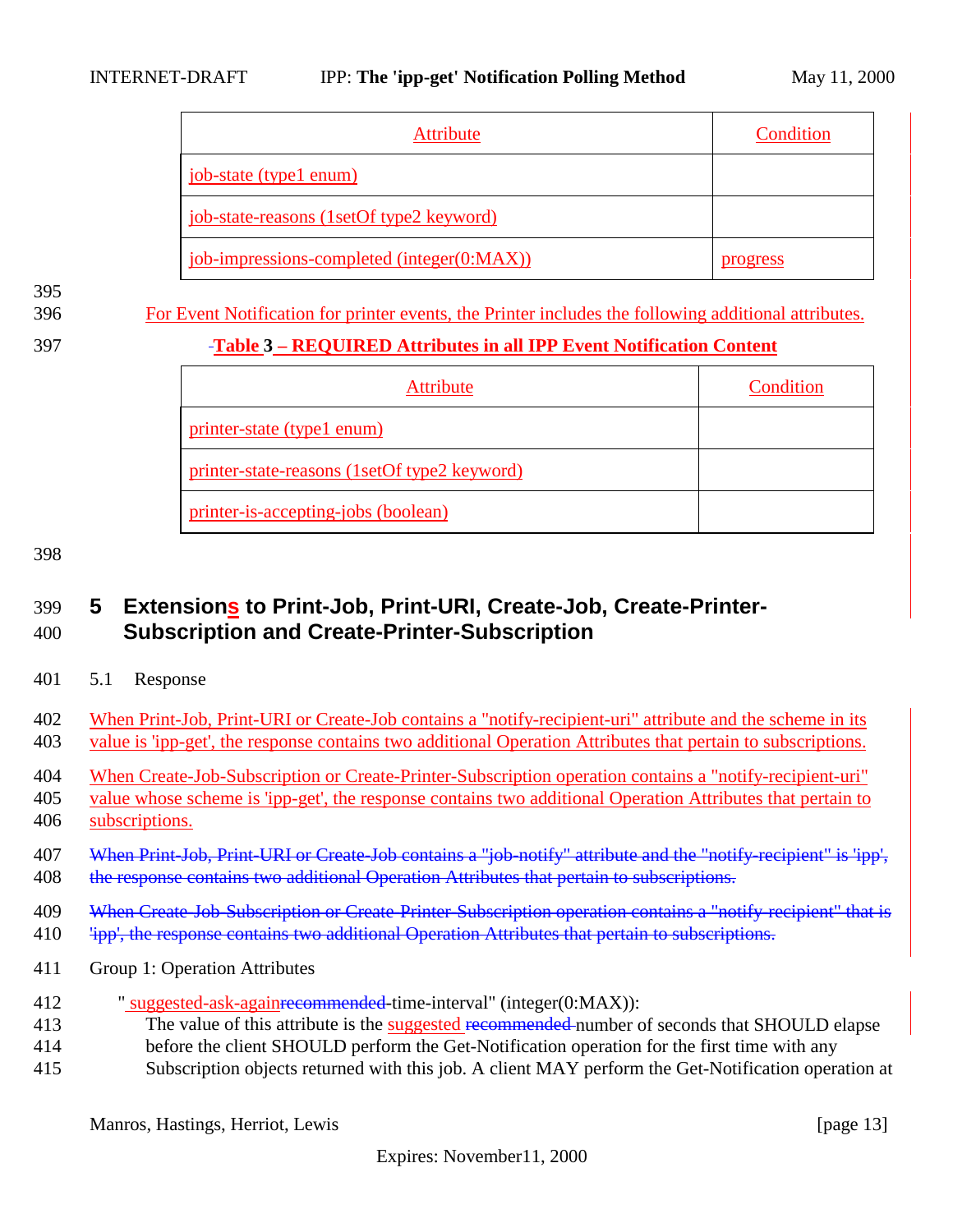<span id="page-13-0"></span> any time, and a Printer MUST respond with all existing Notifications. A client observes this value in order to be a "good network citizen". The value that a Printer returns for this attribute MUST NOT exceed 80% of the "event-lease-time-interval" in order to give a client plenty of time to perform another Get-Notifications operation before the event-lease of the oldest events expire. 

#### "event-lease-time-interval" (integer(0:MAX)):

 The value of this attribute is the minimum number of seconds until the event-lease expiration time for all future Event Notifications associated with the Subscription objects generating the requested Event Notifications. Thus this number is the maximum number of seconds that elapses before a client SHOULD perform the Get-Notification operation for the first time with any Subscription objects returned with this job. A Printer MUST preserve all Notifications that occur for the number of seconds specified by this attribute starting at the time it is sent in a response. A client MAY perform the Get-Notification operation at any time, and a Printer MUST respond with all existing Event Notifications. If a Printer receives a Get-Notification operation after this time interval, it may have discarded some Notifications since the last response.

## **6 Encoding**

- The operation-id assigned for the Get-Notification operation is:
- 0x00??
- and should be added to the next version of [ipp-mod] section 4.4.15 "operations-supported".
- ISSUE: what is the value?

 This notification delivery method uses the IPP transport and encoding [ipp-pro] for the Get-Notifications operation with one extension:

440 notification-attributes-tag =  $\%x07$  ; tag of 7

## **7 IANA Considerations**

There is nothing to register.

#### **8 Internationalization Considerations**

444 With the 'ippipp-get' method defined in this document, the client cannot request the Human Consumable form by supplying the "notify-format" operation attribute (see [ipp-ntfy]). The only supported value for this delivery method is "application/ipp". Therefore, the IPP Printer does not have to perform any localization with this notification delivery method. However, the client when it receives the Get-Notifications response

Manros, Hastings, Herriot, Lewis [page 14]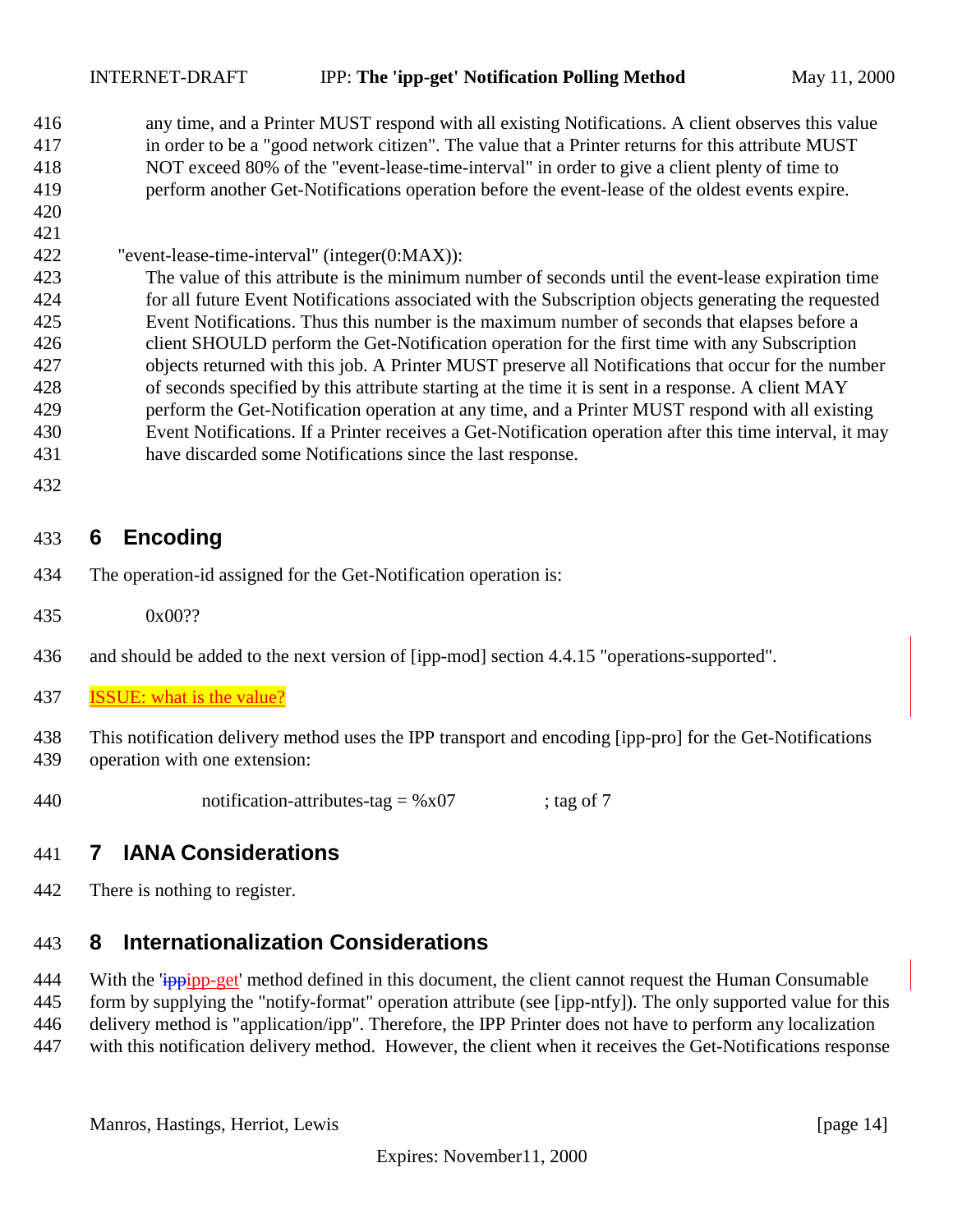<span id="page-14-0"></span> is expected to localize the attributes that have the 'keyword' attribute syntax according to the charset and natural language requested in the Get-Notifications request.

### **9 Security Considerations**

451 The IPP Model and Semantics document [ipp-mod] discusses high-high-level security requirements (Client

Authentication, Server Authentication and Operation Privacy). Client Authentication is the mechanism by

which the client proves its identity to the server in a secure manner. Server Authentication is the

 mechanism by which the server proves its identity to the client in a secure manner. Operation Privacy is defined as a mechanism for protecting operations from eavesdropping.

Unlike other Event Notification delivery methods in which the IPP Printer initiates the Event Notification,

with the method defined in this document, the Notification Recipient is the client who issues the Get-

- Notifications operation. Therefore, there is no chance of "spam" notifications with this method.
- Furthermore, such a client can close down the HTTP channel at any time, and so can avoid future unwanted
- Event Notifications at any time.

## **10 References**

| 462 | [ipp-mod]                                                                                                                            |
|-----|--------------------------------------------------------------------------------------------------------------------------------------|
| 463 | R. deBry, T. Hastings, R. Herriot, S. Isaacson, P. Powell, "Internet Printing Protocol/1.1: Model and                                |
| 464 | Semantics", <draft-ietf-ipp-model-v11-06.txt>, March 1, 2000.</draft-ietf-ipp-model-v11-06.txt>                                      |
| 465 | [ipp-ntfy]                                                                                                                           |
| 466 | Isaacson, S., Martin, J., deBry, R., Hastings, R. Herriot, T., Shepherd, M., Bergman, R., "Internet                                  |
| 467 | Printing Protocol/1.1: IPP Event Notification Specification", <draft-ietf-ipp-not-spec-03.txt>, May</draft-ietf-ipp-not-spec-03.txt> |
| 468 | 11, 2000.                                                                                                                            |
| 469 | [ipp-pro]                                                                                                                            |
| 470 | Herriot, R., Butler, S., Moore, P., Tuner, R., "Internet Printing Protocol/1.1: Encoding and                                         |
| 471 | Transport", draft-ietf-ipp-protocol-v11-05.txt, March 1, 2000.                                                                       |
| 472 | [rfc2026]                                                                                                                            |
| 473 | S. Bradner, "The Internet Standards Process -- Revision 3", RFC 2026, October 1996.                                                  |
| 474 | [RFC2616]                                                                                                                            |
| 475 | R. Fielding, J. Gettys, J. Mogul, H. Frystyk, L. Masinter, P. Leach, T. Berners-Lee, "Hypertext"                                     |
| 476 | Transfer Protocol - HTTP/1.1", RFC 2616, June 1999.                                                                                  |
|     |                                                                                                                                      |

## **11 Authors' Addresses**

- Robert Herriot
- Xerox Corp.
- 3400 Hill View Ave, Building 1

Manros, Hastings, Herriot, Lewis [page 15]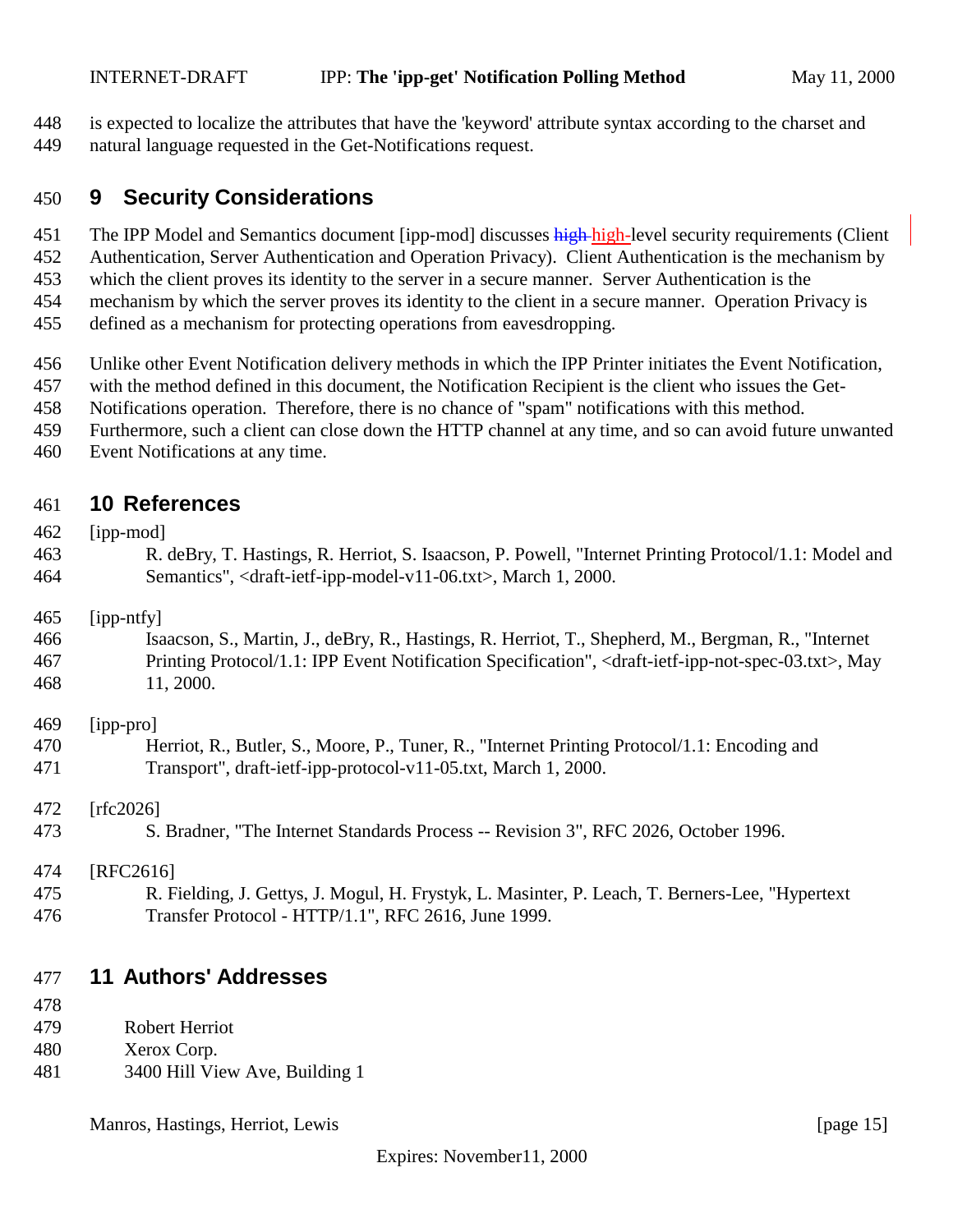<span id="page-15-0"></span>

| 482 | Palo Alto, CA 94304                   |
|-----|---------------------------------------|
| 483 |                                       |
| 484 | Phone: 650-813-7696                   |
| 485 | Fax: 650-813-6860                     |
| 486 | e-mail: robert.herriot@pahv.xerox.com |
| 487 |                                       |
| 488 | <b>Tom Hastings</b>                   |
| 489 | <b>Xerox Corporation</b>              |
| 490 | 737 Hawaii St. ESAE 231               |
| 491 | El Segundo, CA 90245                  |
| 492 |                                       |
| 493 | Phone: 310-333-6413                   |
| 494 | Fax: 310-333-5514                     |
| 495 | e-mail: hastings@cp10.es.xerox.com    |
| 496 |                                       |
| 497 | Carl-Uno Manros                       |
| 498 | <b>Xerox Corporation</b>              |
| 499 | 701 Aviation Blvd.                    |
| 500 | El Segundo, CA 90245                  |
| 501 |                                       |
| 502 | Phone: 310-333-                       |
| 503 | Fax: 310-333-5514                     |
| 504 | e-mail: manros@cp10.es.xerox.com      |
| 505 |                                       |
| 506 | Harry Lewis                           |
| 507 | <b>IBM</b>                            |
| 508 | P.O. Box 1900                         |
| 509 | Boulder, CO 80301-9191                |
| 510 |                                       |
| 511 | Phone: (303) 924-5337                 |
| 512 | FAX:                                  |
| 513 | e-mail: harryl@us.ibm.com             |
| 514 |                                       |

## **12 Full Copyright Statement**

Copyright (C) The Internet Society (2000). All Rights Reserved.

 This document and translations of it may be copied and furnished to others, and derivative works that comment on or otherwise explain it or assist in its implementation may be prepared, copied, published and distributed, in whole or in part, without restriction of any kind, provided that the above copyright notice and this paragraph are included on all such copies and derivative works. However, this document itself may not be modified in any way, such as by removing the copyright notice or references to the Internet Society or other Internet organizations, except as needed for the purpose of developing Internet standards in which

Manros, Hastings, Herriot, Lewis [page 16]